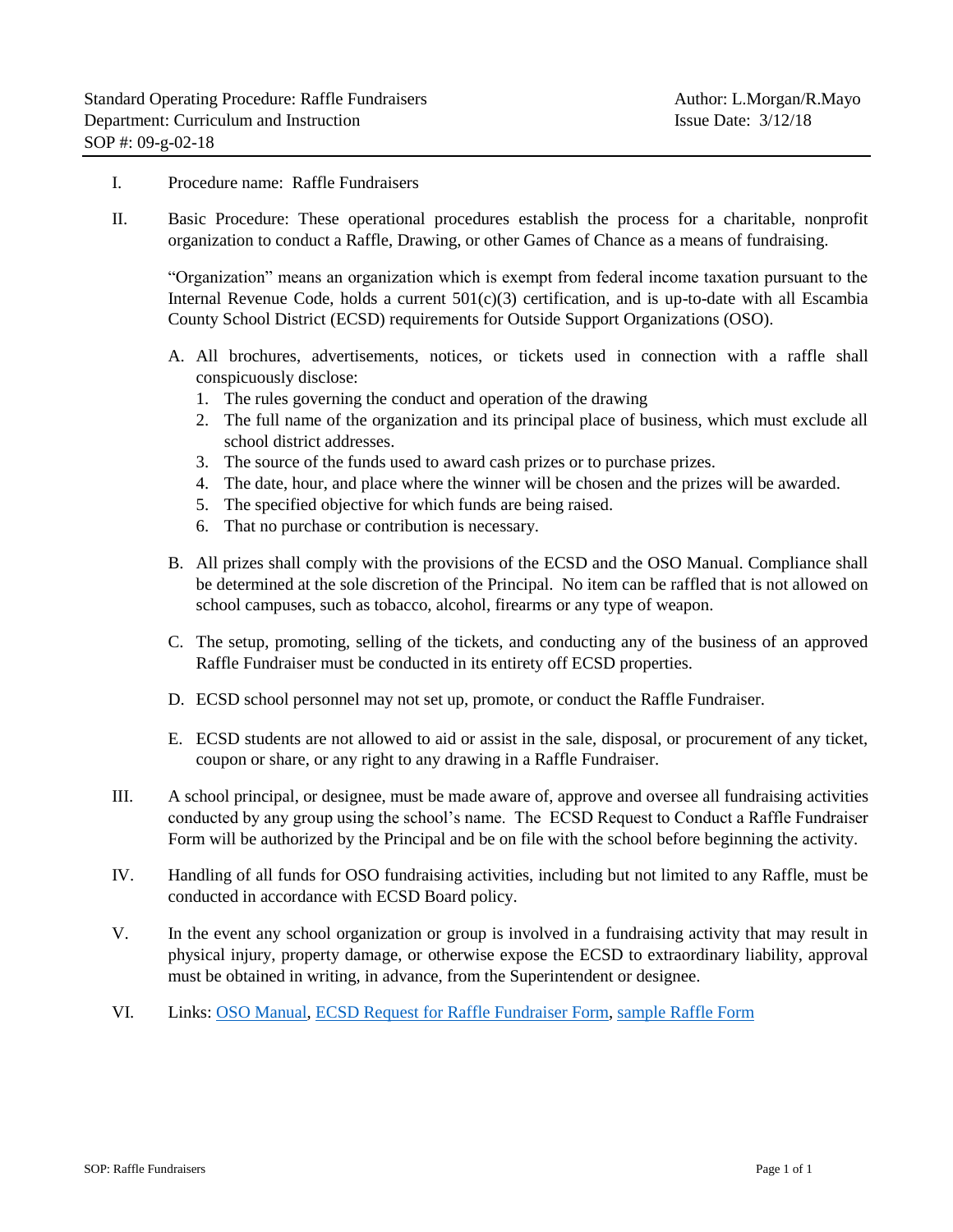## **THE SCHOOL DISTRICT OF ESCAMBIA COUNTY REQUEST TO CONDUCT A RAFFLE FUNDRAISER**

| <b>Booster Club Officer</b> |                                                                                                                           | Date:____________________                                                                                                                                                                                                              |
|-----------------------------|---------------------------------------------------------------------------------------------------------------------------|----------------------------------------------------------------------------------------------------------------------------------------------------------------------------------------------------------------------------------------|
| (Please print full name)    |                                                                                                                           | ________________________________, have read and understand that as a Booster Club officer,<br>our organization is responsible to adhere to the rules<br>outlined in the Standard Operating Procedures (SOP) for Raffle<br>Fundraisers. |
| f                           |                                                                                                                           | The specified objective for which funds are being raised                                                                                                                                                                               |
|                             |                                                                                                                           | e. Date, hour, and place where winner will be chosen and prizes will be awarded                                                                                                                                                        |
|                             | d. Description of any item(s) to be raffled or prizes to be awarded (NO tobacco, alcohol,<br>guns, or any type of weapon) |                                                                                                                                                                                                                                        |
| c.                          |                                                                                                                           | Source of funds used to award cash prizes or purchase prizes                                                                                                                                                                           |
|                             |                                                                                                                           |                                                                                                                                                                                                                                        |
| b.                          |                                                                                                                           | The rules governing the conduct and operation of the drawing are:                                                                                                                                                                      |
| a.                          |                                                                                                                           | Full name of organization and principal place of business                                                                                                                                                                              |
|                             |                                                                                                                           | Complete the following information.                                                                                                                                                                                                    |

**Principal's Authorization: Date:**